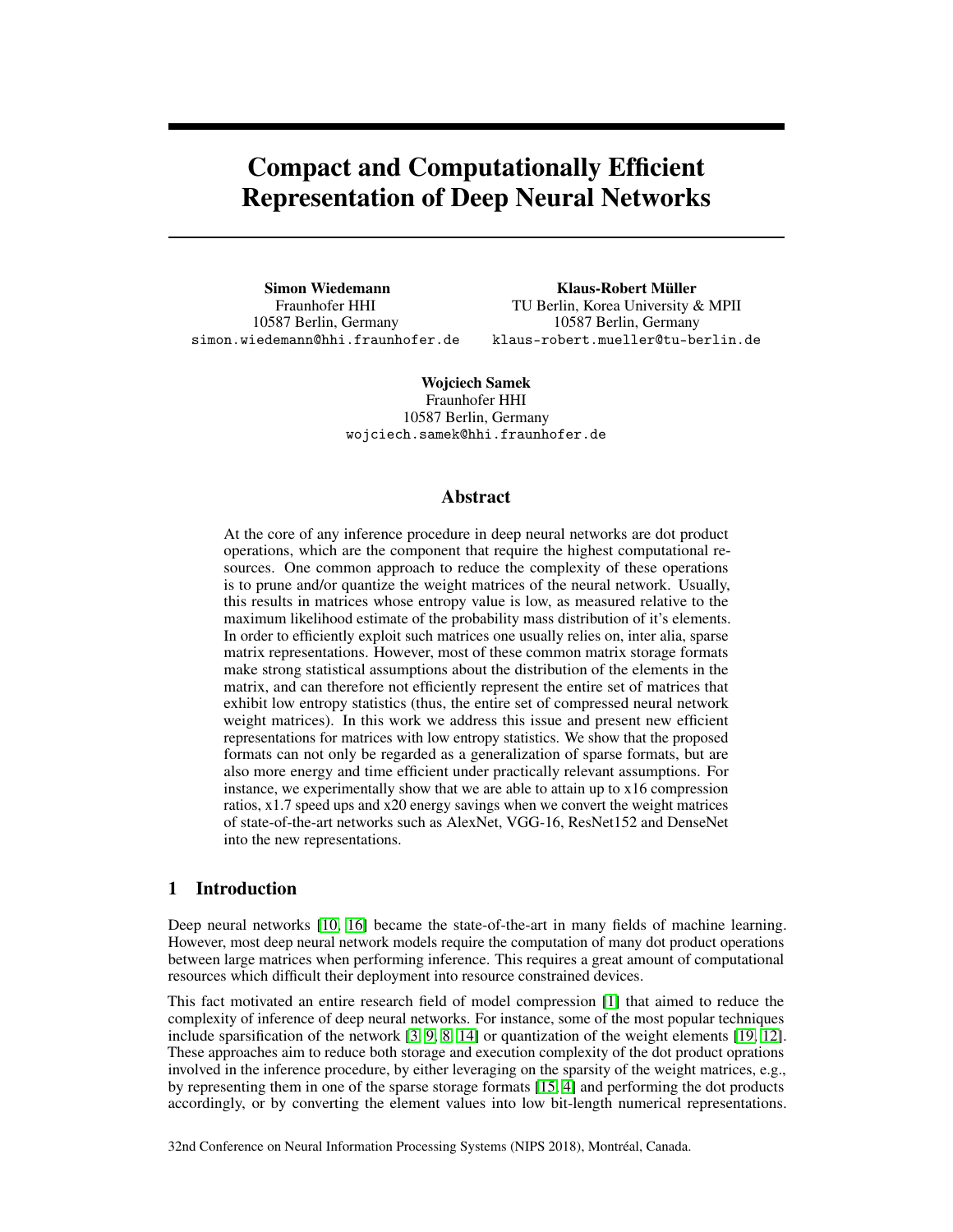<span id="page-1-0"></span>

Figure 1: Distribution of the weight matrix of the last layer of the VGG-16 neural network [\[17\]](#page-3-10) after quantization. The respective matrix is  $1000 \times 4096$  dimensional, transforming the 4096 last-layer features onto 1000 output classes. We applied an uniform quantizer over the range of values, with  $2^7$ quantization points, which resulted in no loss of accuracy on the classification task. Left: Probability mass distribution. Right: Frequency of appearance of the 15 most frequent values.

However, highest compression ratios and execution efficiencies can be achieved when one employs compression schemes that either implicitly [\[7,](#page-3-11) [11,](#page-3-12) [13\]](#page-3-13) or explicitly [\[2,](#page-3-14) [18,](#page-3-15) [5\]](#page-3-16) aim to minimize the entropy of the weight elements relative to the maximum likelihood estimate of their probability mass distribution.

However, weight matrices that exhibit low entropy statistics are not necessarily sparse, neither the cardinality of the elements has to be low. For instance, figure [1](#page-1-0) plots the distribution of the weight elements of the last classification layer of VGG-16 [\[17\]](#page-3-10) (1000  $\times$  4096 dimensional matrix), after having applied uniform quantization on the weight elements. We stress that the prediction accuracy and generalization of the network was not affected by this operation. As we can see, on the one hand, the distribution of the compressed layer does not satisfy the sparsity assumption, i.e., there is not one particular element (such as 0) that appears specially frequent in the matrix. On the other hand, we can also not take advantage of the fact that we could trivially compress each element of the original dense representation down to 7 bits (because we only have at most  $2<sup>7</sup>$  unique elements present in the matrix), since most conventional hardware do not support multiplications on mixed-precission numerical representations (recall, that in this case the activation values would be still represented by single precission floating point values). Moreover, the entropy of the matrix is about  $H = 5.5$ , which is smaller than 7 bits, thus indicating that even higher efficiency gains may be obtained. Although [\[7\]](#page-3-11) proposed an optimal entropy coder for representing these type of matrices, specialized hardware is needed in order to efficiently run inference under the resulting representation [\[6\]](#page-3-17). Hence, under our knowledge, there is currently no simple representation that can be applied on this type of matrices, that is able to simultaneously achieve high compression ratios and low computational complexity relative to the dot product operation.

# 2 The compressed entropy row (CER) and compressed shared weight row (CSER) representations

Notice, that we expect the ratio  $k/n$  between the average number of unique elements k that appear in a particular row (or column) and the respective number of columns (or rows) n to be *low*, for matrices that exhibit low entropy statistics. The intuition behind this is that we can interpret the number  $2<sup>H</sup>$ as the effective number of unique elements that a random variable with entropy value  $H$  outputs. Indeed, only 15 distinct values dominate the entries of the weight matrix displayed in figure [1,](#page-1-0) which is only 1.5% of the number of columns of the matrix. Hence, in this work, we propose two new matrix representations that exploit this property, which we named *compressed shared weight row* (CSER) and *compressed entropy row* (CER). Both apply the same principles, but differ only slightly on their statistical assumptions.

The CER and CSER representations are able to save significant amounts of storage requirements by leveraging on the fact that we only need to store the unique elements that appear on the matrix rows *once*. In contrast, sparse storage formats store the same non zero values multiple times, inducing high redundancies in their final representations. Moreover, we can design efficient dot product algorithm by implicitly encoding the distributive law of multiplications in the CER and CSER representations. By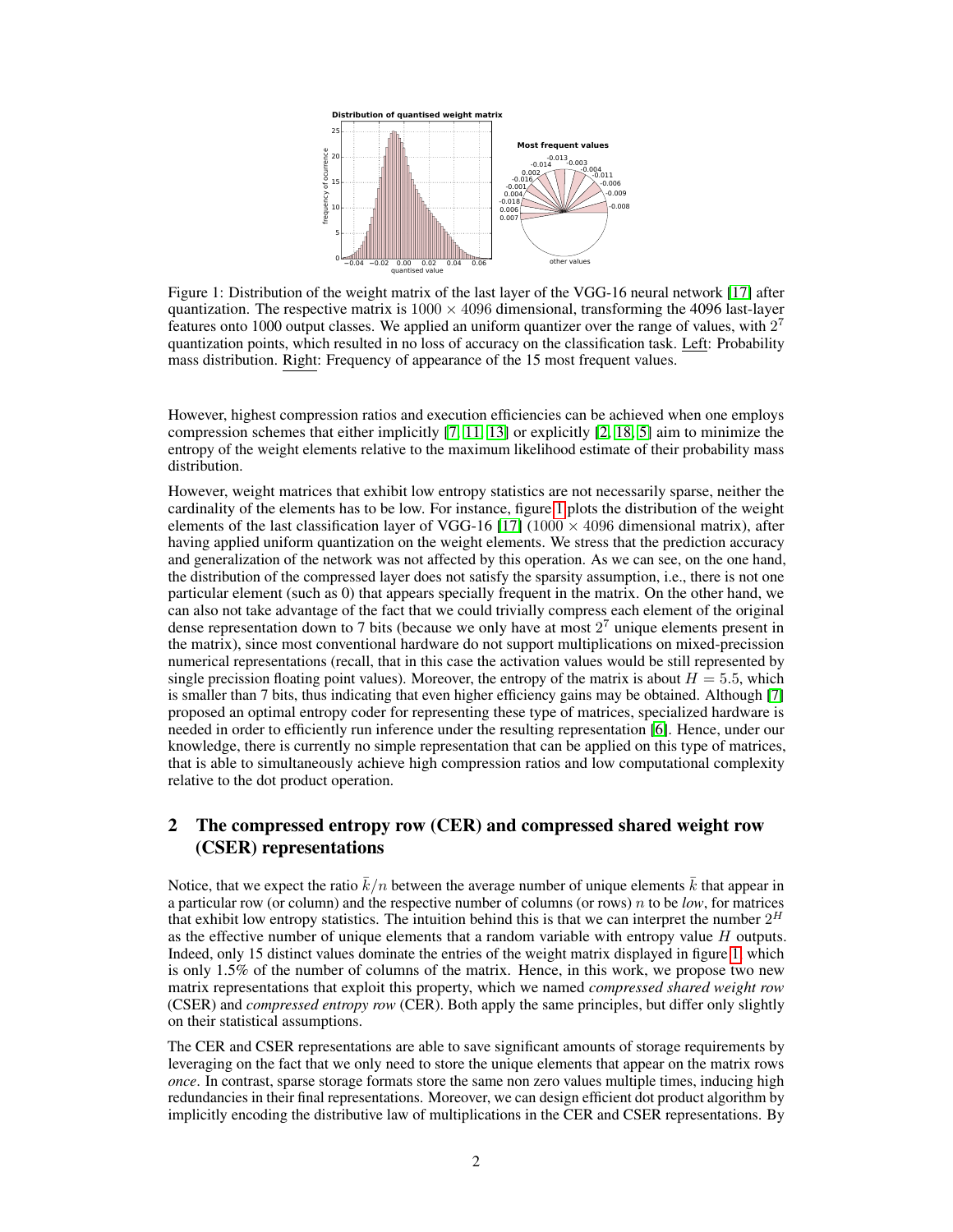<span id="page-2-2"></span>Table 1: Storage, number of operations, time and energy gains (reported in the same order in the table cells) of performing a matrix-vector multiplication on the weight matrices of different state-ofthe-art neural networks. Each weight matrix has been compressed down to 7 bits and, subsequently, converted into the different matrix storage formats. The performance gains are relative to the original, uncompressed dense representation. The accuracy is measured with regard to the validation set (in parenthesis we show the accuracy of the original model).

| Size [MB], #ops [G],<br>time $[s]$ , energy $[J]$ | Accuracy $[\%]$ | dense         | <b>CSR</b>   | <b>CER</b>   | <b>CSER</b>  |
|---------------------------------------------------|-----------------|---------------|--------------|--------------|--------------|
| VGG16                                             | 68.51           | 553.43, 15.08 | x0.71, x0.88 | x2.11, x1.40 | x2.11, x1.39 |
|                                                   | (68.71)         | 3.37, 2.70    | x0.85, x0.76 | x1.27, x2.37 | x1.29, x2.38 |
| ResNet152                                         | 78.17           | 240.77, 10.08 | x0.76, x0.93 | x2.08, x1.42 | x2.10, x1.41 |
|                                                   | (78.25)         | 2.00, 1.92    | x0.93, x1.25 | x1.30, x3.73 | x1.31, x3.74 |
| DenseNet                                          | 77.09           | 114.72, 7.14  | x1.04, x1.11 | x2.74, x1.66 | x2.79, x1.65 |
|                                                   | (77.12)         | 1.53, 0.51    | x1.10, x1.95 | x1.43. x6.40 | x1.45, x6.57 |

incorporating the distributive law we can not only save a great number of multiplications, but also a great number of expensive read/write operations associated to them. The particular encoding/decoding procedure as well as the associated dot product pseudocodes are described more extensively in our main manuscript [\[20\]](#page-4-1) or see the appendix for an example and the pseudocodes.

We can show that the storage requirement as well as the dot product complexity (as measured relative to each element in the matrix) of the CSER and CER representations asymptotically fulfill

<span id="page-2-0"></span>complexity = 
$$
\mathcal{O}((1 - p_0) \log_2 n) + \mathcal{O}\left(\frac{\bar{k}}{n}\right) + \mathcal{O}\left(\frac{1}{n}\right)
$$
 (1)

where  $p_0$  is the maximum likelihood estimate of the probability mass distribution of the most frequent value, n the row size and  $k$  the average number of unique elements that appear in a row. Hence, equation [\(1\)](#page-2-0) states that the efficiency of the CER and CSER representations depend partially on the sparsity level of the matrix (the term  $(1 - p_0)$ ) and the per row cardinalty of it's elements (the term  $k$ ). Consequently, the CER and CSER representations will result in being particularly efficient when both terms are simultaneously minimized. Notice, that both terms decrease as the entropy of the matrix statistics decreases. Also, as we mentioned in the introduction, most frameworks that achieve state-of-the-art compression ratios aim to directly minimize these two components simultaneously  $[7, 11, 13, 2, 18, 5]$  $[7, 11, 13, 2, 18, 5]$  $[7, 11, 13, 2, 18, 5]$  $[7, 11, 13, 2, 18, 5]$  $[7, 11, 13, 2, 18, 5]$  $[7, 11, 13, 2, 18, 5]$  $[7, 11, 13, 2, 18, 5]$  $[7, 11, 13, 2, 18, 5]$  $[7, 11, 13, 2, 18, 5]$  $[7, 11, 13, 2, 18, 5]$  $[7, 11, 13, 2, 18, 5]$ . In addition,  $(1)$  also states that the CER and CSER representations can efficiently exploit a wider set of matrices, in particular those matrices whose element statistics fail to be efficiently executed by the dense and sparse representations.

## 3 Experiments

We applied our representations on compressed weight matrices of deep neural networks and benchmarked their efficiency with regards to 4 metrics: 1) the storage requirement, 2) the total number of operations needed to perform a matrix-vector multiplication, 3) the respective time complexity and 4) the respective energy consumption. We run all our experiments on a conventional CPU hardware.

We were able to attain up to x16 compression ratios, x1.7 speed ups and x20 energy savings (compared to the original dense representation) after converting the weight matrices of the by [\[7\]](#page-3-11) compressed AlexNet model<sup>[1](#page-2-1)</sup> into the CER and CSER representations. These are significant gains compared to, e.g., the common CSR sparse format [\[15,](#page-3-8) [4\]](#page-3-9) which attained x6, x1.7 and x5 gains respectively. We also benchmarked our matrix representations on networks that were compressed using lossy compression techniques that do not require to retrain the network in the process. This case is of particular interest, since in many real world scenarios one may have a full-sized model but no access to the training data. Also, in most cases, the statistics of the compressed weight matrices do not fulfill the common prior assumptions of most conventional matrix representations in such scenario (e.g., figure [1\)](#page-1-0). In contrast, the CER and CSER are able to exploit the statistical properties present, and attain higher gains in efficiency throughout all four above mentioned benchmarks (see table [1\)](#page-2-2).

<span id="page-2-1"></span><sup>1</sup> <https://github.com/songhan/Deep-Compression-AlexNet>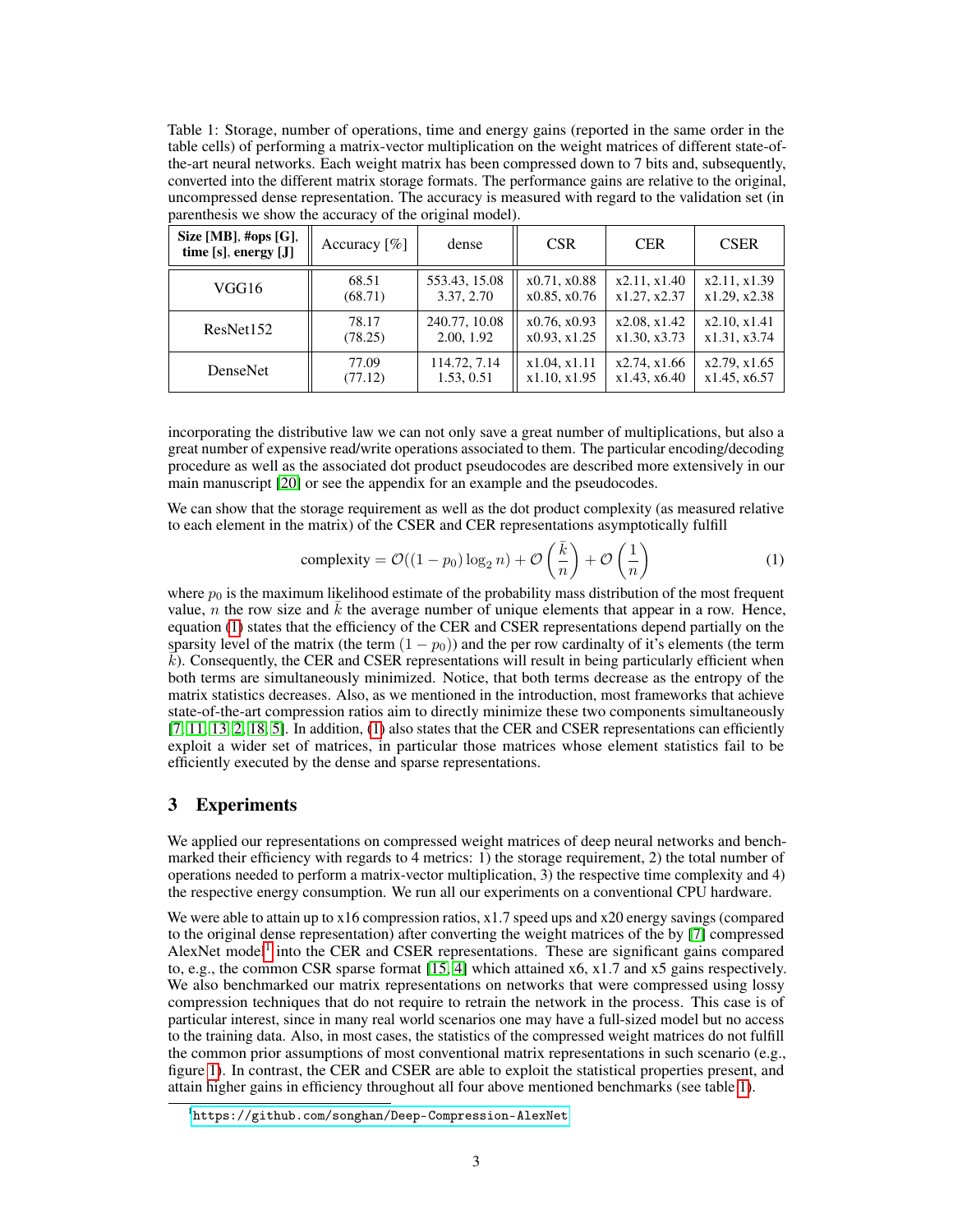#### Acknowledgment

This work was supported by the Fraunhofer Society through the MPI-FhG collaboration project "Theory & Practice for Reduced Learning Machines". This research was also supported by the German Ministry for Education and Research as Berlin Big Data Center under Grant 01IS14013A and by the Institute for Information & Communications Technology Promotion and funded by the Korea government (MSIT) (No. 2017-0-01779 and No. 2017-0-00451).

#### References

- <span id="page-3-2"></span>[1] Yu Cheng, Duo Wang, Pan Zhou, and Tao Zhang. A survey of model compression and acceleration for deep neural networks. *arXiv:1710.09282*, 2017.
- <span id="page-3-14"></span>[2] Yoojin Choi, Mostafa El-Khamy, and Jungwon Lee. Universal deep neural network compression. *CoRR*, abs/1802.02271, 2018.
- <span id="page-3-3"></span>[3] Yann Le Cun, John S. Denker, and Sara A. Solla. Optimal brain damage. In *Advances in Neural Information Processing Systems 2*, pages 598–605, 1990.
- <span id="page-3-9"></span>[4] I. S. Duff. A survey of sparse matrix research. *Proceedings of the IEEE*, 65(4):500–535, 1977.
- <span id="page-3-16"></span>[5] M. Federici, K. Ullrich, and M. Welling. Improved Bayesian Compression. *ArXiv e-prints*, November 2017.
- <span id="page-3-17"></span>[6] Song Han, Xingyu Liu, Huizi Mao, Jing Pu, Ardavan Pedram, Mark A. Horowitz, and William J. Dally. EIE: efficient inference engine on compressed deep neural network. In *ACM/IEEE 43rd Annual International Symposium on Computer Architecture (ISCA)*, pages 243–254, 2016.
- <span id="page-3-11"></span>[7] Song Han, Huizi Mao, and William J. Dally. Deep compression: Compressing deep neural network with pruning, trained quantization and huffman coding. *arXiv:1510.00149*, 2015.
- <span id="page-3-5"></span>[8] Song Han, Jeff Pool, John Tran, and William J. Dally. Learning both weights and connections for efficient neural networks. In *Advances in Neural Information Processing Systems*, pages 1135–1143, 2015.
- <span id="page-3-4"></span>[9] B. Hassibi, D. G. Stork, and G. J. Wolff. Optimal brain surgeon and general network pruning. In *IEEE International Conference on Neural Networks*, pages 293–299 vol.1, 1993.
- <span id="page-3-0"></span>[10] Yann LeCun, Yoshua Bengio, and Geoffrey E. Hinton. Deep learning. *Nature*, 521(7553):436– 444, 2015.
- <span id="page-3-12"></span>[11] Fengfu Li, Bo Zhang, and Bin Liu. Ternary weight networks. *arXiv:1605.04711*, 2016.
- <span id="page-3-7"></span>[12] Darryl Dexu Lin, Sachin S. Talathi, and V. Sreekanth Annapureddy. Fixed point quantization of deep convolutional networks. In *International Conference on Machine Learning*, pages 2849–2858, 2016.
- <span id="page-3-13"></span>[13] C. Louizos, K. Ullrich, and M. Welling. Bayesian Compression for Deep Learning. In *Advances in Neural Information Processing Systems*, pages 3290–3300, 2017.
- <span id="page-3-6"></span>[14] Dmitry Molchanov, Arsenii Ashukha, and Dmitry Vetrov. Variational dropout sparsifies deep neural networks. In *34th International Conference on Machine Learning*, pages 2498–2507, 2017.
- <span id="page-3-8"></span>[15] Youcef Saad. Sparskit: a basic tool kit for sparse matrix computations - version 2, 1994.
- <span id="page-3-1"></span>[16] Jürgen Schmidhuber. Deep learning in neural networks: An overview. *Neural Networks*, 61:85–117, 2015.
- <span id="page-3-10"></span>[17] Karen Simonyan and Andrew Zisserman. Very deep convolutional networks for large-scale image recognition. *arXiv:1409.1556*, 2014.
- <span id="page-3-15"></span>[18] K. Ullrich, E. Meeds, and M. Welling. Soft Weight-Sharing for Neural Network Compression. *ArXiv e-prints*, February 2017.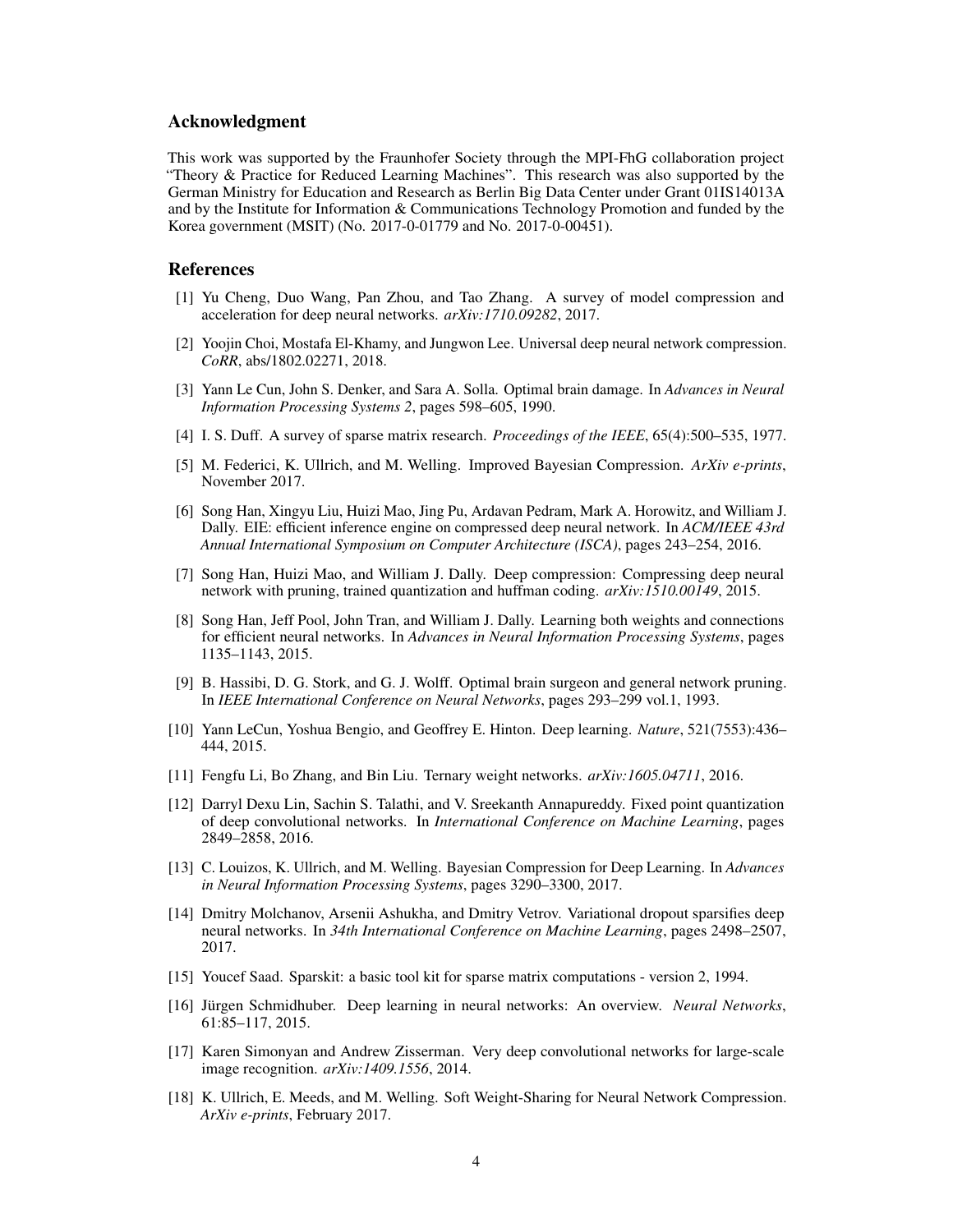- <span id="page-4-0"></span>[19] Vincent Vanhoucke, Andrew Senior, and Mark Z. Mao. Improving the speed of neural networks on cpus. In *NIPS'11 Deep Learning and Unsupervised Feature Learning Workshop*, 2011.
- <span id="page-4-1"></span>[20] Simon Wiedemann, Klaus-Robert Müller, and Wojciech Samek. Compact and computationally efficient representation of deep neural networks. *CoRR*, abs/1805.10692, 2018.

# A Example of how the CER and CSER formats compare to the dense and CSR matrix representations

Consider the following matrix

| $M = \begin{pmatrix} 0 & 3 & 0 & 2 & 4 & 0 & 0 & 2 & 3 & 4 & 0 & 4 \ 4 & 4 & 0 & 0 & 0 & 4 & 0 & 0 & 4 & 4 & 0 & 4 \ 4 & 0 & 3 & 4 & 0 & 0 & 0 & 4 & 0 & 2 & 0 & 0 \ 0 & 0 & 0 & 4 & 4 & 4 & 0 & 3 & 4 & 4 & 0 & 0 \ 0 & 4 & 4 & 0 & 0 & 4 & 0 & 4 & 0 & 0 & 0 & 0 \end{pmatrix}$ |  |  |  |  |  |  |
|-----------------------------------------------------------------------------------------------------------------------------------------------------------------------------------------------------------------------------------------------------------------------------------|--|--|--|--|--|--|

Now assume that we want to: 1) store this matrix with the minimum amount of bits and 2) perform the dot product with a vector  $a \in \mathbb{R}^{12}$  with the minimum complexity.

#### A.1 Storage requirements

Dense format: The dense representation would trivially store the elements of M in a  $5 \times 12$  long array (in addition to it's dimensions  $m = 5$  and  $n = 12$ ).

Sparse format: Sparse formats attempt to attain higher compression ratios by not storing the 0 values in their matrix representation. In particular, the *Compressed Sparse Row* (or CSR in short) format stores the values of the matrix in the following way:

- Scans the non-zero elements in row-major order (that is, from left to right, up to down) and stores them in an array (which we denote as W).
- Simultaneously, it stores the respective column indices in another array (which we call  $coll$ ).
- Finally, it stores pointers that signalize when a new row starts (we denote this array as  $row Ptr$ ).

Hence, the matrix  $M$  would take the form

$$
W: [3, 2, 4, 2, 3, 4, 4, 4, 4, 4, 4, 4, 4, 4, 3, 3, 4, 4, 2, 4, 4, 4, 3, 4, 4, 4, 4, 4, 4, 4]
$$
  

$$
coll: [1, 3, 4, 7, 8, 9, 11, 0, 1, 5, 8, 9, 11, 0, 2, 3, 7, 9, 3, 4, 5, 7, 8, 9, 1, 2, 5, 7]
$$
  

$$
rowPtr: [0, 7, 13, 18, 24, 28]
$$

If we assume the same bit-size per element for all arrays, then the CSR data structure does not attain higher compression gains in spite of not saving the zero valued elements (62 entries vs. 60 that are being required by the dense data structure).

CER format: Firstly, notice that many elements in  $M$  share the same value. In fact, only the four values  $\Omega = \{0, 4, 3, 2\}$  appear in the entire matrix. Hence, it appears reasonable to assume that data structures that repeatedly store these values (such as the dense or CSR structures) induce high redundancies in their representation. Secondly, notice that different elements appear more frequent than others, and their relative relation does not change throughout the rows of the matrix, and the ordering. Concretely, we have a set of unique elements  $\Omega = \{0, 4, 3, 2\}$  which appear  $P_{\#} = \{32, 21, 4, 3\}$  times respectively in the matrix, and we obtain the same relative order of highest to lowest frequent value throughout the rows of the matrix. Hence, we can design an efficient data structure which leverages on both properties in the following way:

1. Store unique elements present in the matrix in an array in frequency-major order (that is, from most to least frequent). We name this array  $\Omega$ .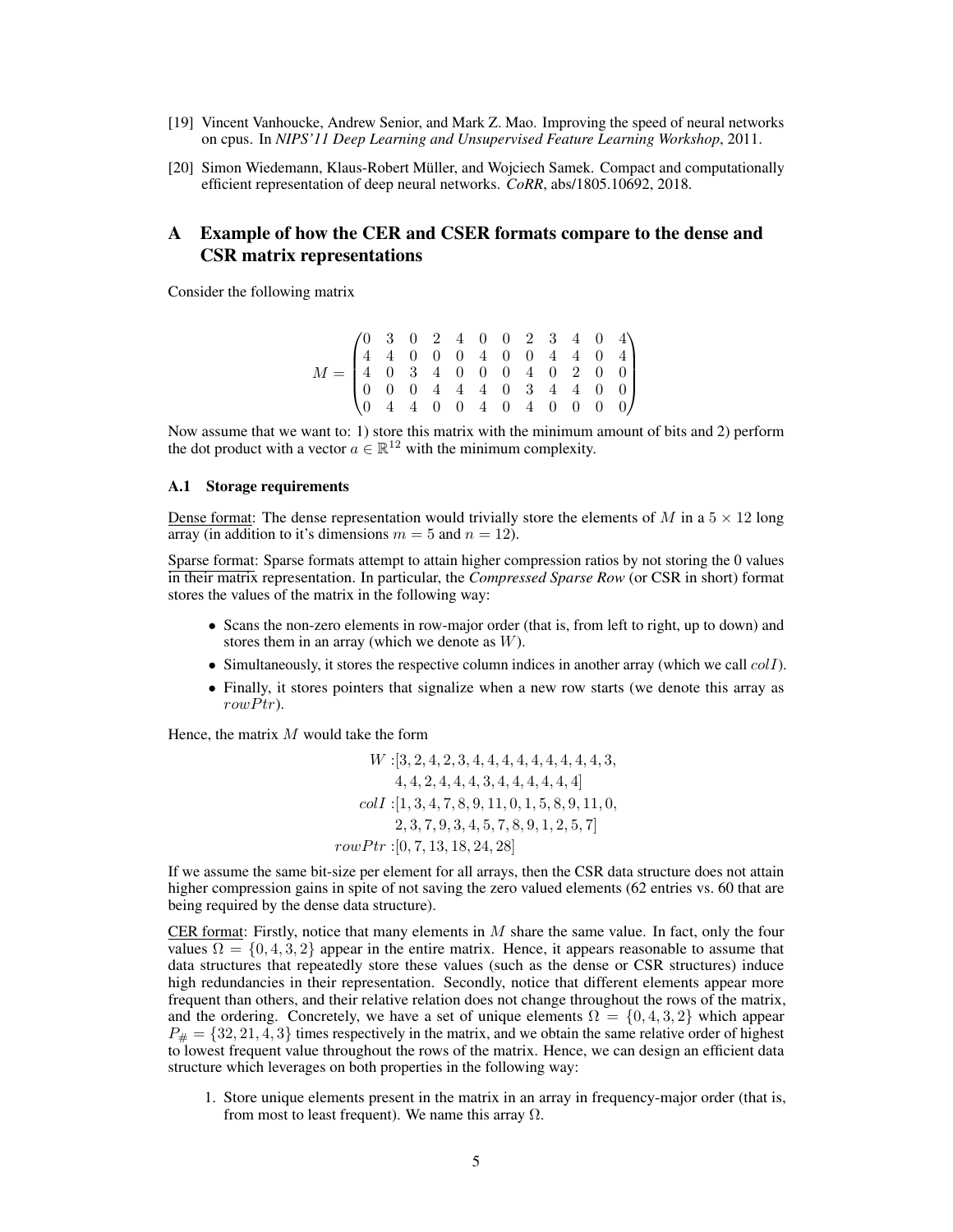- 2. Store respectively the column indices in row-major order, excluding the first element (thus excluding the most frequent element). We denote it as colI.
- 3. Store pointers that signalize when the positions of the next new element in  $\Omega$  starts. We name it  $\Omega P$ tr. If a particular pointer in  $\Omega P$ tr is the same as the previous one, this means that the current element is not present in the matrix and we jump to the next element.
- 4. Store pointers that signalize when a new row starts. We name it  $rowPtr$ .

Hence, this new data structure represents matrix  $M$  as

 $\Omega$  : [0, 4, 3, 2]  $coll$ : [4, 9, 11, 1, 8, 3, 7, 0, 1, 5, 8, 9, 11, 0, 3, 7, 2, 9, 3, 4, 5, 8, 9, 7, 1, 2, 5, 7]  $\Omega P tr : [0, 3, 5, 7, 13, 16, 17, 18, 23, 24, 28]$  $rowPtr: [0, 3, 4, 7, 9, 10]$ 

Notice that we can uniquely reconstruct  $M$  from this representation. One can verify that indeed, the CER data structure only requires 49 entries (instead of 60 or 62) attaining as such a compressed representation of the matrix M.

CSER format: In some cases, it may well be that the probability distribution across rows in a matrix are not similar to each other. Hence, the second assumption in the CER data structure would not apply and we would only be left with the first one. That is, we only know that not many distinct elements appear per row in the matrix or, in other words, that many elements share the same value. The *compressed shared elements row* (or CSER in short) data structure is a slight extension to the previous CER representation. Here, we add an element pointer array, which signalizes which element in  $\Omega$  the positions are referred to (we called it  $\Omega I$ ). Hence, the above matrix would then be represented as follows

$$
\Omega:[0,2,3,4]
$$
  
colI:[4,9,11,1,8,3,7,0,1,5,8,9,11,0,  
3,7,2,9,3,4,5,8,9,7,1,2,5,7]  
ΩI:[3,2,1,3,3,2,1,3,2,3]  
ΩPtr:[0,3,5,7,13,16,17,18,23,24,28]  
rowPtr:[0,3,4,7,9,10]

Thus, for storing matrix  $M$  we require 59 entries, which is still a gain but not a significant one. Notice, that now the ordering of the elements in  $\Omega$  is not important anymore.

#### A.2 Dot product complexity

We just saw that we can attain gains with regard to compression if we represent the matrix in the CER and CSER data structures. However, we can also devise corresponding dot product algorithms that are more efficient than their dense and sparse counterparts. As an example, consider only the scalar product between the second row of matrix M with an arbitrary input vector  $a = [a_1 \ a_2 \ \dots \ a_{12}]^{\top}$ . In principle, the difference in the algorithmic complexity arises because each data structure implicitly encodes a different expression of the scalar product, namely

> dense :  $4a_1 + 4a_2 + 0a_3 + 0a_4 + 0a_5 + 4a_6$  $+ 0a_7 + 0a_8 + 4a_9 + 4a_{10} + 0a_{11} + 4a_{12}$  $CSR: 4a_1+4a_2+4a_6+4a_9+4a_{10}+4a_{12}$  $CER/CSER: 4(a_1 + a_2 + a_6 + a_9 + a_{10} + a_{12})$

For instance, the dot product algorithm associated to the dense format would calculate the above scalar product by

- 1. loading  $M$  and  $a$ .
- 2. calculating  $4a_0 + 4a_1 + 0a_2 + 0a_3 + 0a_4 + 4a_5 + 0a_6 + 0a_7 + 4a_8 + 4a_9 + 0a_{10} + 4a_{11}$ .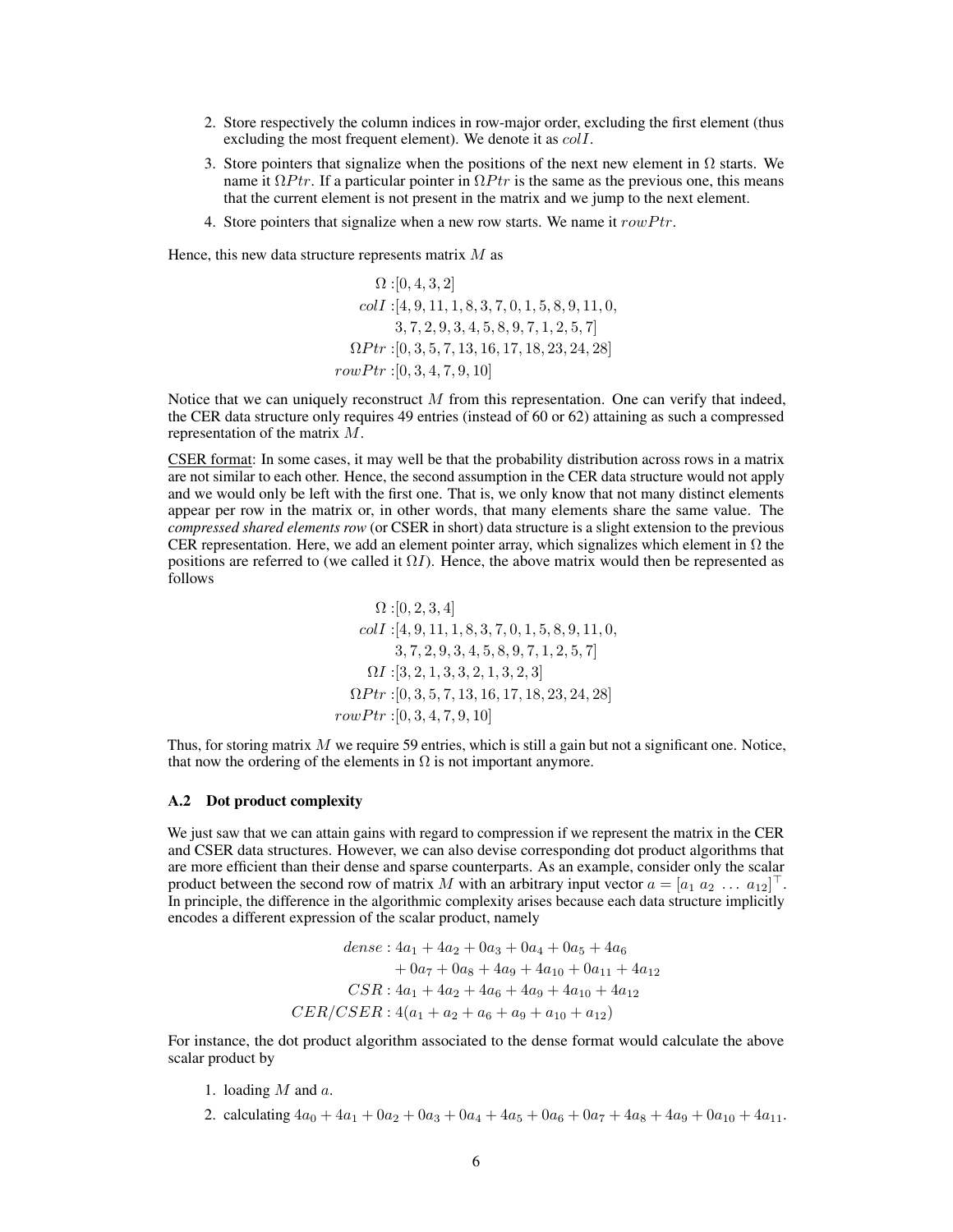This requires 24 load (12 for the matrix elements and 12 for the input vector elements), 12 multiply, 11 add and 1 write operations (for writing the result into memory). We purposely omitted the accumulate operation which stores the intermediate values of the multiply-sum operations, since their cost can effectively be associated to the sum operation. Moreover, we only considered read/write operations from and into memory. Hence, this makes 48 operations in total.

In contrast, the dot product algorithm associated with the CSR representation would only multiply-add the non-zero entries. It does so by performing the following steps

- 1. Load the subset of rowPtr respective to row 2. Thus,  $rowPtr \rightarrow [7, 13]$ .
- 2. Then, load the respective subset of non-zero elements and column indices. Thus,  $W \rightarrow$  $[4, 4, 4, 4, 4, 4]$  and  $coll \rightarrow [0, 1, 5, 8, 9, 11]$ .
- 3. Finally, load the subset of elements of a respective to the loaded subset of column indices and subsequently multiply-add them to the loaded subset of W. Thus,  $a \rightarrow$  $[a_0, a_1, a_5, a_8, a_{10}, a_{11}]$  and calculate  $4a_0 + 4a_1 + 4a_5 + 4a_8 + 4a_9 + 4a_{11}$ .

By executing this algorithm we would require 20 load operations (2 from the row Ptr and 6 for the  $W$ , the  $coll$  and the input vector respectively), 6 multiplications, 5 additions and 1 write. In total this dot product algorithm requires 32 operations.

However, we can still see that the above dot product algorithm is inefficient in this case since we constantly multiply by the same element 4. Instead, the dot product algorithm associated to, e.g., the CER data structure, would perform the following steps

- 1. Load the subset of  $rowPtr$  respective to row 2. Thus,  $rowPtr \rightarrow [3, 4]$ .
- 2. Load the corresponding subset in  $\Omega P tr$ . Thus,  $\Omega P tr \rightarrow [7, 13]$ .
- 3. For each pair of elements in  $\Omega P tr$ , load the respective subset in colI and the element in  $\Omega$ . Thus,  $\Omega \rightarrow [4]$  and  $coll \rightarrow [0, 1, 5, 8, 9, 11]$ .
- 4. For each loaded subset of  $colI$ , perform the sum of the elements of  $a$  respective to the loaded  $coll.$  Thus,  $a \rightarrow [a_0, a_1, a_5, a_8, a_{10}, a_{11}]$  and do  $a_0 + a_1 + a_5 + a_8 + a_9 + a_{11} = z$ .
- 5. Subsequently, multiply the sum with the respective element in  $\Omega$ . Thus, compute 4z.

A similar algorithm can be devised for the CSER data structure. One can find both pseudocodes in the appendix. The operations required by this algorithm are 17 load operations (2 from row Ptr, 2 from  $\Omega P tr$ , 1 from  $\Omega$ , 6 from colI and 6 from a), 1 multiplication, 5 additions and 1 write. In total this are 24 operations.

Hence, we have observed that for the matrix  $M$ , the CER (and CSER) data structure does not only achieve higher compression rates, but it also attains gains in efficiency with respect to the dot product operation.

# B CER and CSER dot product pseudocodes

Algorithms [1](#page-7-0) and [2](#page-7-1) show the pseudocodes of the dot product algorithm of the CER and CSER data structures.